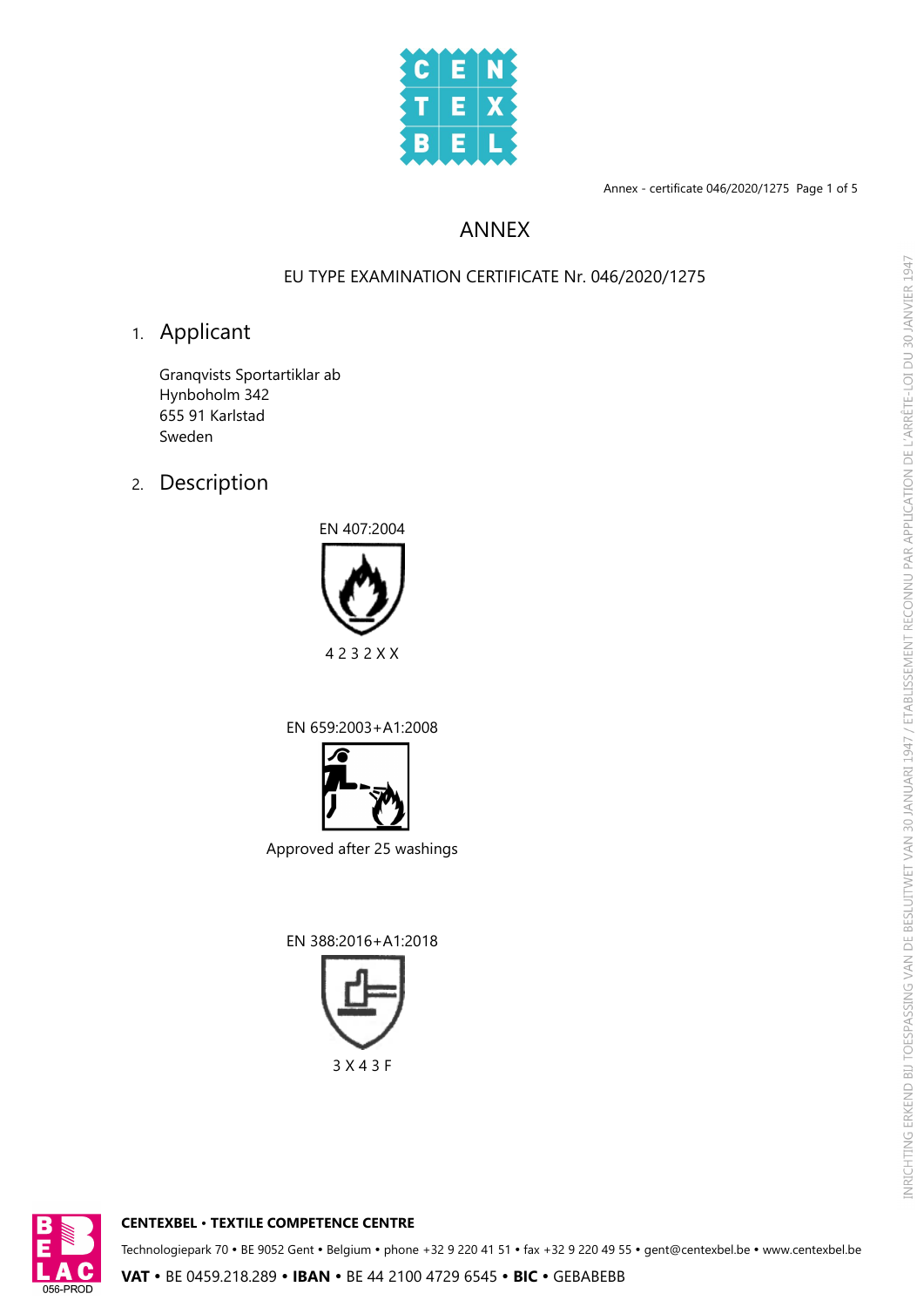

Annex - certificate 046/2020/1275 Page 2 of 5

## 3. Materials and accessories

### **Outer fabric**

- · F-2006-2 PU Coated
- · F4082 Si-bl-S
- F-4090 SI in Orange

### **Intermediate lining**

· Fireblocker 1447

### **Lining**

- · F1385 KNT
- · J1420

### **Gloves**

· Tex Grip 3.0 BA0912

### **CENTEXBEL** Ÿ **TEXTILE COMPETENCE CENTRE**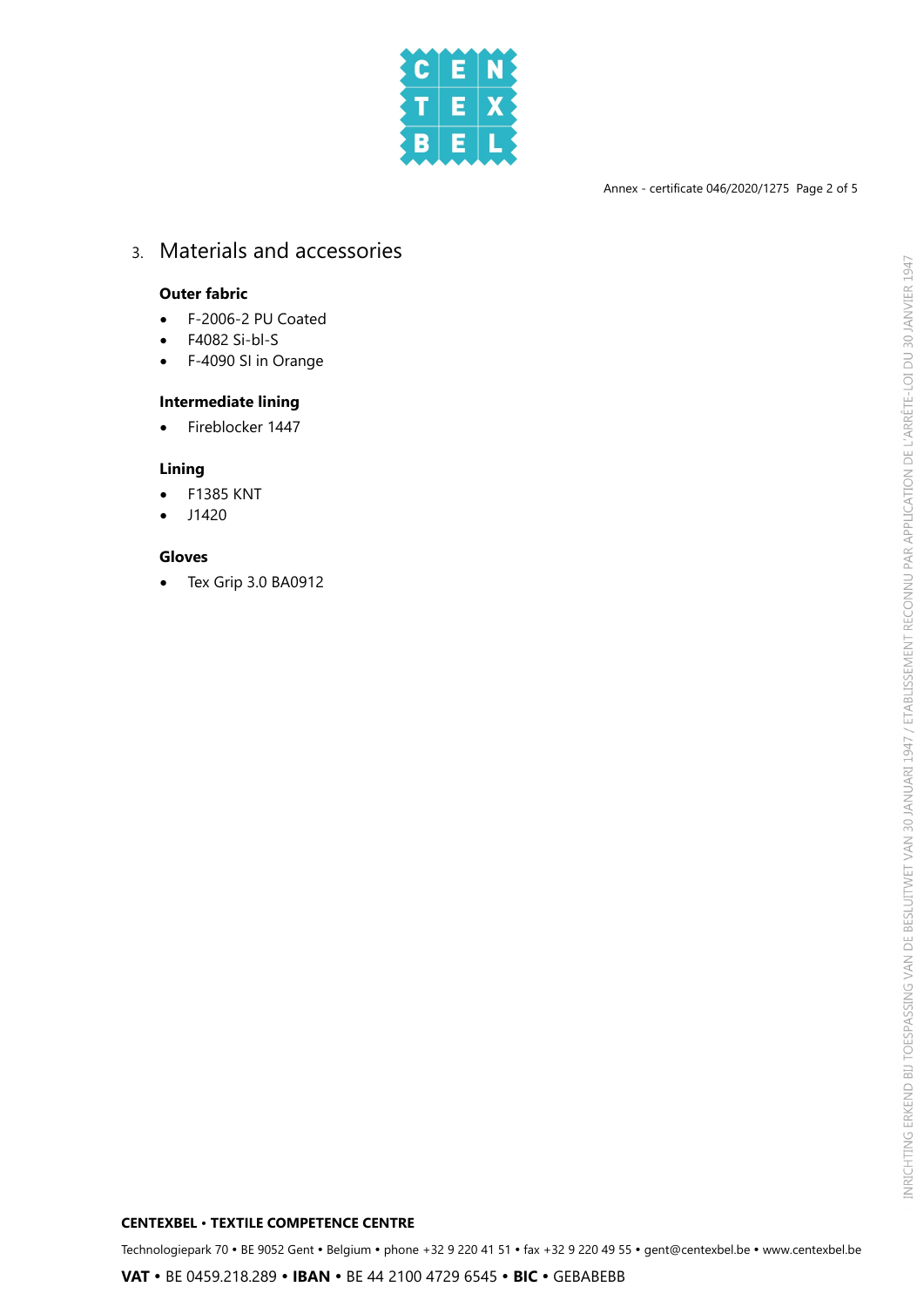

#### Annex - certificate 046/2020/1275 Page 3 of 5

# 4. Technical documentation

### **Summary test results**

| EN 420:2003+A1:2009 | Outer fabric                                | F-2006-2 PU Coated      |               |              |
|---------------------|---------------------------------------------|-------------------------|---------------|--------------|
| <b>Method</b>       | <b>Description</b>                          |                         | <b>Result</b> | <b>Class</b> |
| EN 1413             | pH - textile                                |                         | PASS          |              |
| EN 14362-1          | AZO dyes for colored gloves                 |                         | PASS          |              |
| EN 420:2003+A1:2009 | Outer fabric                                | <b>F4082 Si-bl-S</b>    |               |              |
| <b>Method</b>       | <b>Description</b>                          |                         | Result        | Class        |
| EN 1413             | pH - textile                                |                         | PASS          |              |
| EN 14362-1          | AZO dyes for colored gloves                 |                         | PASS          |              |
| EN 420:2003+A1:2009 | Outer fabric                                | F-4090 SI in Orange     |               |              |
| <b>Method</b>       | <b>Description</b>                          |                         | <b>Result</b> | <b>Class</b> |
| EN 1413             | pH - textile                                |                         | PASS          |              |
| EN 14362-1          | AZO dyes for colored gloves                 |                         | PASS          |              |
| EN 420:2003+A1:2009 | Intermediate lining                         | <b>Fireblocker 1447</b> |               |              |
| <b>Method</b>       | <b>Description</b>                          |                         | Result        | <b>Class</b> |
| EN 1413             | pH - textile                                |                         | PASS          |              |
| EN 14362-1          | AZO dyes for colored gloves                 |                         | PASS          |              |
| EN 420:2003+A1:2009 | Lining                                      | J1420                   |               |              |
| <b>Method</b>       | <b>Description</b>                          |                         | <b>Result</b> | Class        |
| EN 1413             | pH - textile                                |                         | PASS          |              |
| EN 14362-1          | AZO dyes for colored gloves                 |                         | PASS          |              |
| EN 420:2003+A1:2009 | Lining                                      | <b>F1385 KNT</b>        |               |              |
| <b>Method</b>       | <b>Description</b>                          |                         | <b>Result</b> | Class        |
| EN 1413             | pH - textile                                |                         | PASS          |              |
| EN 14362-1          | AZO dyes for colored gloves                 |                         | PASS          |              |
| EN 659:2003+A1:2008 | Lining                                      | J1420                   |               |              |
| <b>Method</b>       | <b>Description</b>                          |                         | <b>Result</b> | <b>Class</b> |
| ISO 17493 180°C     | Thermal resistance before and after washing |                         | PASS          |              |
| EN 659:2003+A1:2008 | Lining                                      | <b>F1385 KNT</b>        |               |              |
| <b>Method</b>       | <b>Description</b>                          |                         | Result        | <b>Class</b> |
| ISO 17493 180°C     | Thermal resistance before and after washing |                         | PASS          |              |

#### **CENTEXBEL** Ÿ **TEXTILE COMPETENCE CENTRE**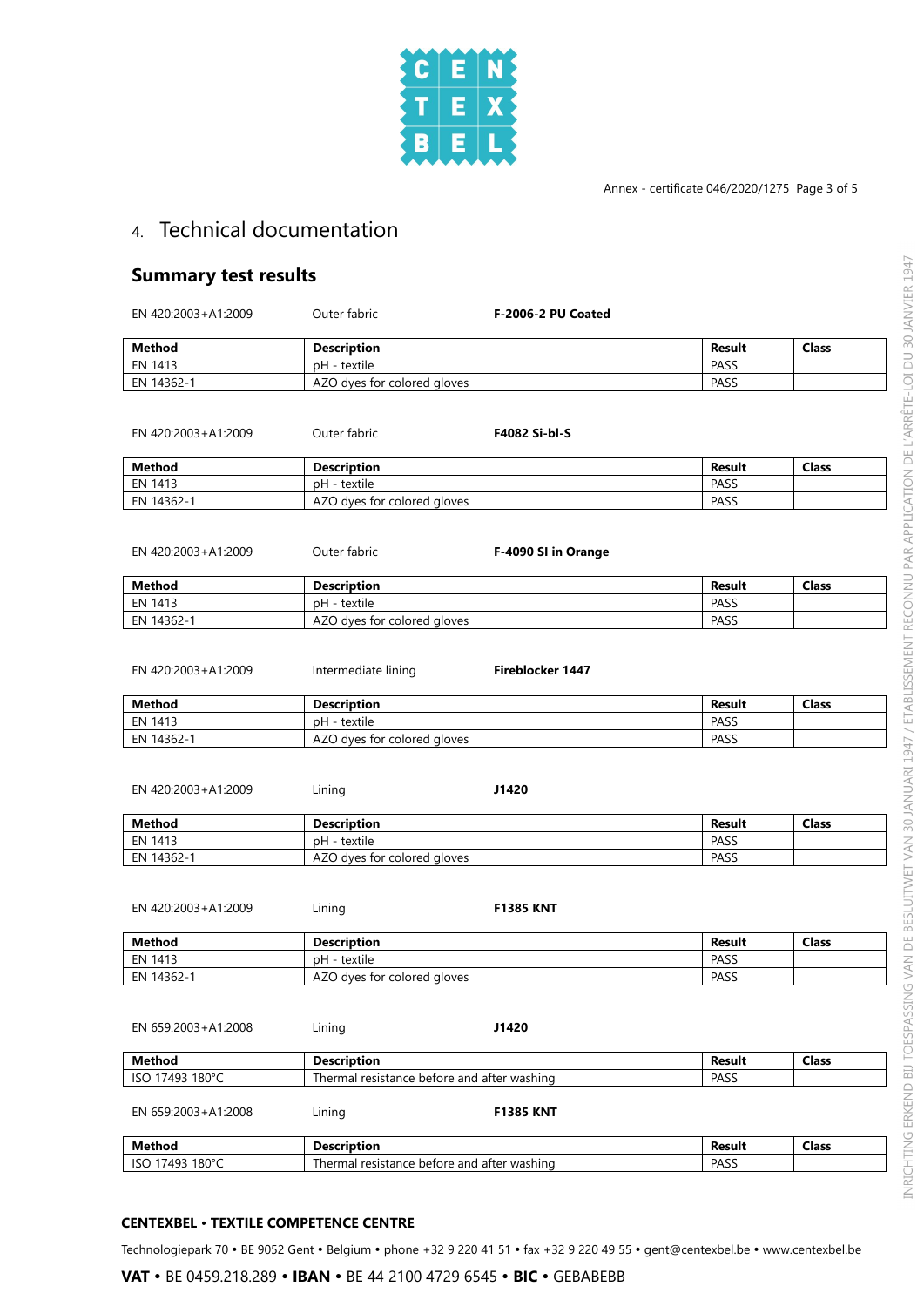

#### Annex - certificate 046/2020/1275 Page 4 of 5

| EN 420:2003+A1:2009          | <b>Tex Grip 3.0 BA0912</b><br>Gloves                                                   |               |              |
|------------------------------|----------------------------------------------------------------------------------------|---------------|--------------|
| Method                       | <b>Description</b>                                                                     | Result        | <b>Class</b> |
| EN 14362-1                   | AZO dyes for colored gloves                                                            | PASS          |              |
| EN 420 length                | Length                                                                                 | <b>PASS</b>   |              |
| EN 420 dexterity             | Dexterity                                                                              | PASS          | Level 4      |
| <b>EN ISO 4045</b>           | pH - leather                                                                           | PASS          |              |
| EN 407:2004                  | Gloves<br><b>Tex Grip 3.0 BA0912</b>                                                   |               |              |
| Method                       | <b>Description</b>                                                                     | Result        | <b>Class</b> |
| <b>EN ISO 6941</b>           | Burning behaviour before and after washing                                             | <b>PASS</b>   | Level 4      |
| <b>EN 702</b>                | Contact heat before and after washing                                                  | <b>PASS</b>   | Level 2      |
| <b>ISO 9151</b>              | Convection heat before and after washing                                               | PASS          | Level 3      |
| EN ISO 6942:2002 method B    | Radiant heat before and after washing                                                  | PASS          | Level 2      |
| <b>EN 348</b>                | Small drops of molten metal                                                            |               | X            |
| <b>EN 373</b>                | Large quanties of molten metal                                                         |               | X            |
| EN 388 6.1                   | Abrasion resistance before and after washing                                           | PASS          | Level 3      |
| EN 388 6.3                   | Tear resistance before and after washing                                               | <b>PASS</b>   | Level 4      |
| EN 659:2003+A1:2008          | Gloves<br><b>Tex Grip 3.0 BA0912</b>                                                   |               |              |
| <b>Method</b>                | <b>Description</b>                                                                     | <b>Result</b> | <b>Class</b> |
| EN 407                       |                                                                                        | <b>PASS</b>   |              |
| EN 367                       | Burning behaviour before and after washing<br>Convection heat before and after washing | PASS          |              |
| <b>EN ISO 6942</b>           | Radiant heat before and after washing                                                  | <b>PASS</b>   |              |
| EN 702 250°C                 | Contact heat before and after washing                                                  | <b>PASS</b>   |              |
| ISO 17493                    | Heat shrink before and after washing                                                   | PASS          |              |
| EN 388 6.1                   | Abrasion before and after washing                                                      | PASS          | Level 3      |
| EN 388 6.2                   | Cut resistance before and after washing                                                | PASS          | Level 3      |
| EN 388 6.3                   | Tear resistance before and after washing                                               | PASS          | Level 4      |
| EN 388 6.4                   | Puncture resistance before and after washing                                           | <b>PASS</b>   | Level 3      |
| EN ISO 6530 NaOH, 40%        | Resistance to liquid chemical penetration before and after washing                     | PASS          |              |
| EN ISO 6530 HCl, 36%         | Resistance to liquid chemical penetration before and after washing                     | PASS          |              |
| EN ISO 6530 H2SO4,30%        | Resistance to liquid chemical penetration before and after washing                     | PASS          |              |
| EN ISO 6530 O-Xylene         | Resistance to liquid chemical penetration before and after washing                     | PASS          |              |
| <b>EN ISO 6530</b>           | Resistance to liquid chemical penetration before and after washing                     | PASS          |              |
| EN ISO 13935-2               | Seam strenght before and after washing                                                 | PASS          |              |
| ISO 15383                    | Whole glove integrity test before and after washing                                    | PASS          |              |
| EN 659 3.15                  | Removal of the gloves before and after washing                                         | PASS          |              |
| EN 420 size                  | Size                                                                                   | PASS          |              |
| EN 420 dexterity<br>EN 20811 | Dexterity<br>Resistance to water penetration (optional)                                | PASS          | Level 4      |

EN 388:2016+A1:2018 Gloves **Tex Grip 3.0 BA0912**

| Method             | <b>Description</b>                           | Result         | <b>Class</b> |
|--------------------|----------------------------------------------|----------------|--------------|
| EN 13594:2015 §6.9 | Impact Test                                  |                |              |
| EN 388 6.1         | Abrasion resistance before and after washing | <b>PASS</b>    | Level 3      |
| EN 388 6.2         | Cut resistance before and after washing      | <b>DULLING</b> |              |
| EN 388 6.4         | Tear resistance before and after washing     | PASS           | Level 4      |
| EN 388 6.5         | Puncture resistance before and after washing | <b>PASS</b>    | Level 3      |
| ISO 13997 6.3      | Cut resistance before and after washing      | <b>PASS</b>    | Level F      |

### **CENTEXBEL** Ÿ **TEXTILE COMPETENCE CENTRE**